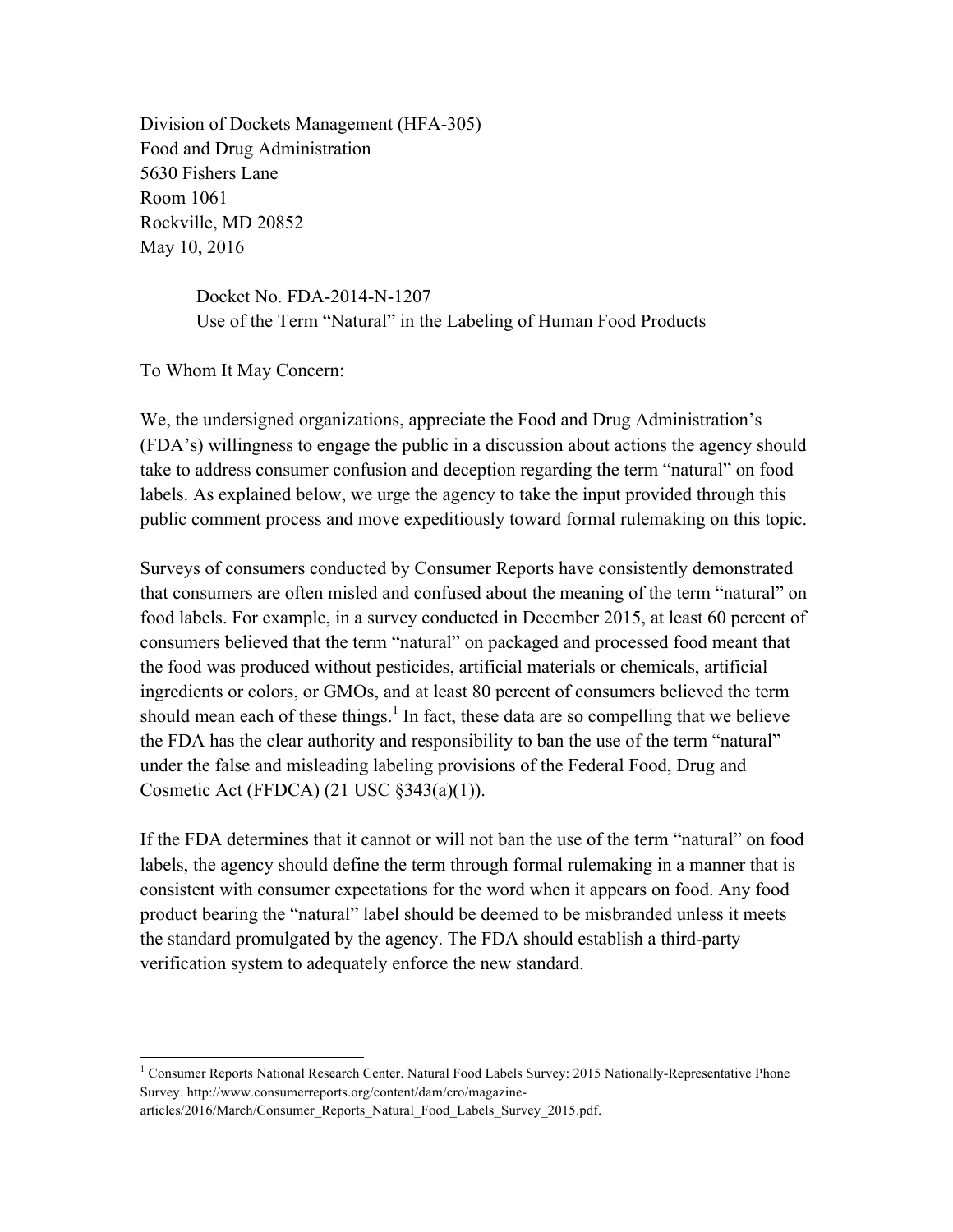The FDA should establish the following standard for food labeled "natural," which we believe is consistent with consumer expectations for the use of the term.

1. The FDA should address food production methods, not just processing methods and ingredients, when defining standards for use of the term "natural" on food labels. Consumer Reports survey data show that large majorities of consumers believe that food labeled "natural" was produced without the use of pesticides or genetically modified organisms. These and other production methods are currently addressed by the USDA's organic standards. Therefore, to align the natural label with consumer expectations, the FDA should require all food labeled "natural" to also be certified organic, as a baseline. In fact, the Consumer Reports surveys show that most consumers already believe that "natural" and organic are largely synonymous.

Unlike the current standards governing use of the term "natural" on food labels, use of the word "organic" on food labels is tightly regulated by the U.S. Department of Agriculture (USDA) under the Organic Foods Production Act (OFPA) and verified by third parties. In addition to addressing consumer expectations with regard to food production methods, organic standards also prohibit certain food handling practices, such as irradiation, which should also be prohibited for food labeled "natural."

We believe that by establishing certified organic standards as the baseline for defining standards for the use of the term "natural," the FDA can take advantage of the existing structures of USDA organic certification, verification and enforcement, without having to establish an elaborate and costly system to oversee the use of the term "natural" on foods under its jurisdiction. In this way, as USDA organic standards are strengthened over time to meet consumer expectations, the "natural" label itself is also strengthened. For example, many of our organizations are currently advocating for improved organic standards governing animal welfare practices for organic livestock and poultry production.

Even with the needed improvements in animal welfare standards, we are not arguing that the organic label alone is sufficient for meeting consumer expectations with regard to the use of the term "natural" on food labels. We are merely arguing that using certified organic standards as the baseline for the "natural" label definition goes a long way toward meeting consumer expectations with regard to the use of the term "natural," without having to "recreate the wheel" already undertaken by the USDA through the initial organic rule finalized in 2002 and the years of iterative reforms to that rule since that time.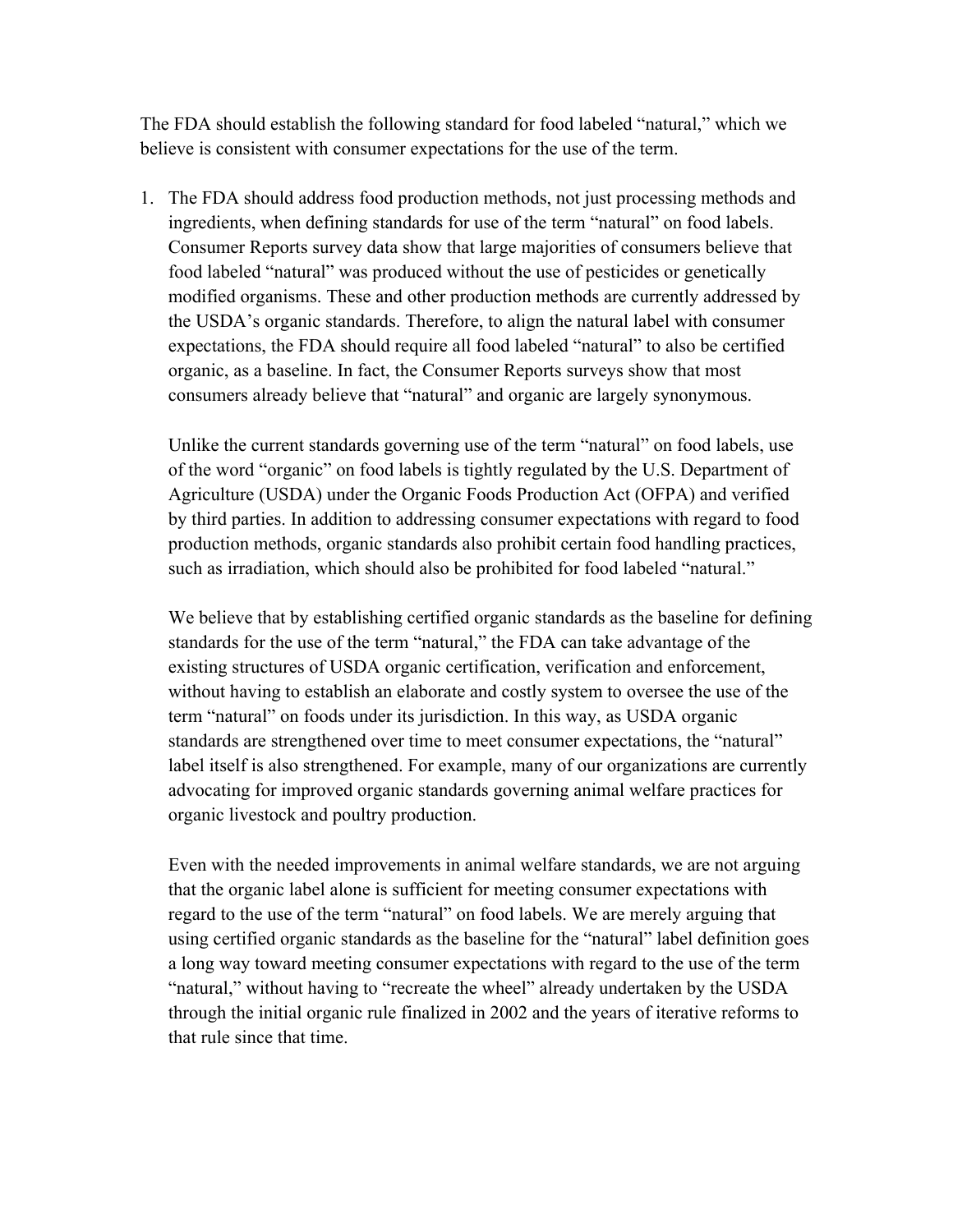2. In addition to using the USDA certified organic standards as the baseline definition for the term "natural," we are also urging the FDA to address consumer expectations with regard to the use of artificial and synthetic ingredients in food, by codifying the agency's existing understanding of the word natural with regard to artificial or synthetic ingredients.

As stated by the agency in the *Federal Register* announcement on this topic, the FDA "has considered the term "natural" to mean that nothing artificial or synthetic (including all color additives regardless of source) has been included in, or has been added to, a food that would not normally be expected to be in that food." However this policy has been largely unenforced by the FDA, thus allowing foods labeled "natural" to continue to mislead and deceive many consumers. The Consumer Reports 2015 survey shows that 61 percent of consumers surveyed believe that food labeled "natural" does not contain any artificial ingredients or colors, and 84 percent believe that food labeled "natural" should meet that standard.

Therefore, the FDA's "no artificial or synthetic ingredient" policy should be implemented as a regulation under the FFDCA, in a manner that clearly defines "artificial" and explicitly excludes as "natural" foods those containing nanomaterials or ingredients produced through synthetic biology or genomic editing.

While the USDA's certified organic standards go part of the way toward this standard, it is not sufficient for the FDA to simply reference organic standards to address consumer expectations regarding use of artificial or synthetic ingredients in food, because organic standards allow for the use of some synthetic ingredients if they meet certain statutory (i.e., OFPA) criteria.

3. In setting this standard, the FDA should also establish a third-party verification process. It is not sufficient for food companies to be allowed to self-certify their compliance.

In addition to providing comments and recommendations to the FDA on the topic of the "natural" label on foods labeled under that agency's jurisdiction, many of our organizations have also petitioned the USDA to take action to address consumer deception and confusion regarding the use of the term "natural" on meat and poultry product labels. The USDA's Food Safety and Inspection Service has jurisdiction over the labeling of these products. Similarly to the foods labeled under the FDA's jurisdiction, consumers expect meat and animal products labeled "natural" to meet high standards, including strong animal welfare standards.